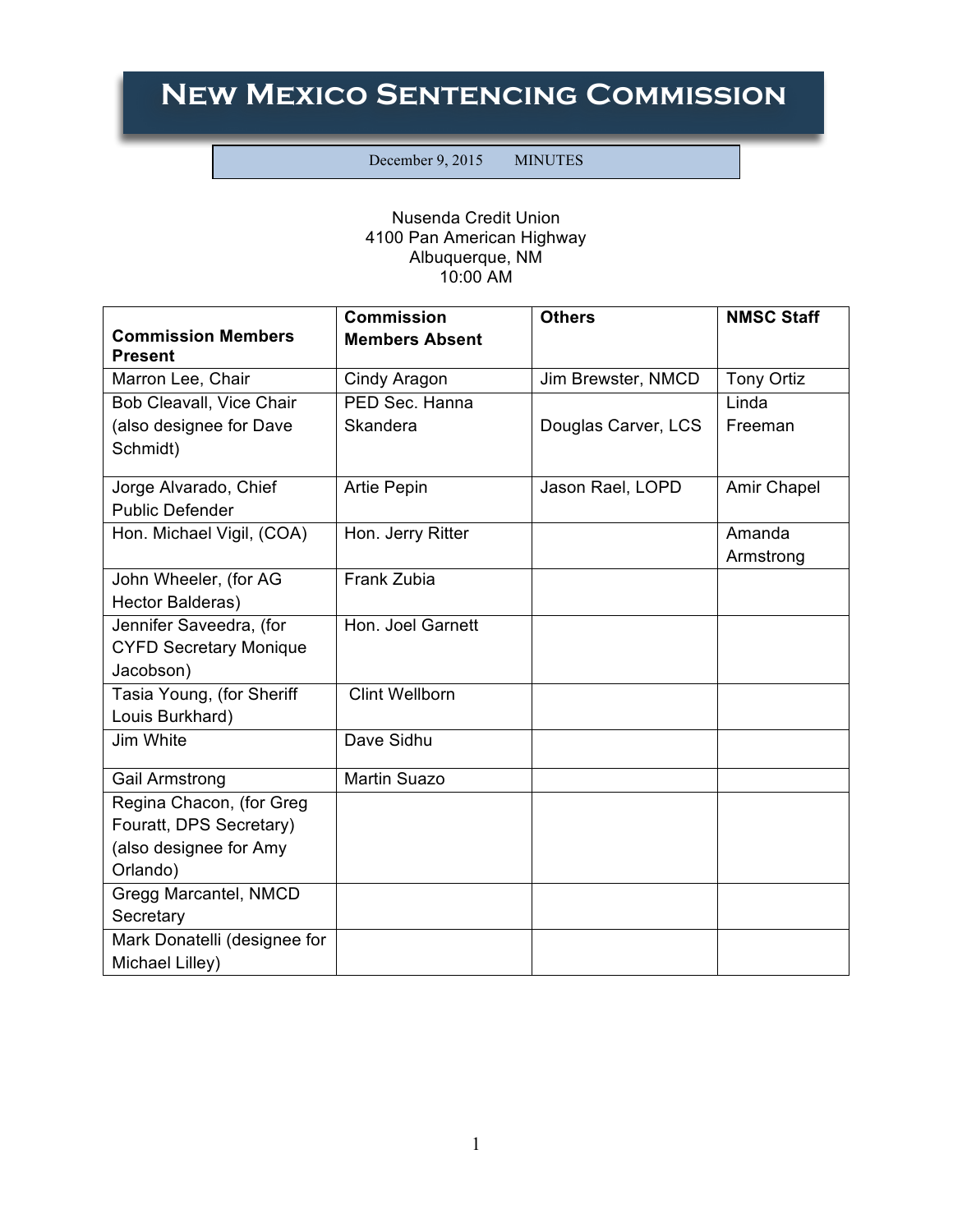**Welcome.** Marron Lee, Chair, welcomed members and guests to the meeting. She asked members, guests and staff to introduce themselves. She noted that the following individuals are serving as designees today: Regina Chacon is the designee for DPS Secretary Gregg Fouratt and Amy Orlando; and Mark Donatelli is the designee for Michael Lilley.

**Approval of minutes.** The minutes for the August 25, 2015 meeting were approved by consensus.

## **Staff report:**

**-FY2015 audit.** An exit interview for the FY 2015 audit has been held and there were two small findings regarding accounting for revenue generated pursuant to contracts with other agencies and entities. NMSC staff has brought these issues to the attention of the Department of Finance and Administration in previous years and will continue to work on a satisfactory solution. There was no reversion of agency funds at the end of FY 2015.

**-Update on FY 2017 appropriation request.** The FY 2017 appropriation request for the NM Sentencing Commission will be flat, in the amount of \$608,200. Also, the NMSC's request that non-reverting language be included for the agency appropriation in the General Appropriation Act was approved by the Legislative Finance Committee.

**-Financial disclosure forms.** NMSC members appointed by the Governor were reminded to submit their financial disclosure forms to the Secretary of State by the end of this calendar year.

**-NMSC research projects.** On September 22<sup>nd</sup>, Linda Freeman presented several research studies to the interim legislative Courts, Corrections and Justice (CCJ) Committee. The studies address the following programs: Crossroads for Women and Maya's Place; the Peanut Butter and Jelly Father's Building Futures Program; and the Men's and Women's Recovery Academies. During the presentation to the CCJ Committee, Ms. Freeman also briefed them on an article she published regarding definitions for recidivism and how to use recidivism as a metric for measuring program effectiveness.

NMSC staff has completed its statutorily assigned work pursuant to the County Detention Facility Reimbursement Act.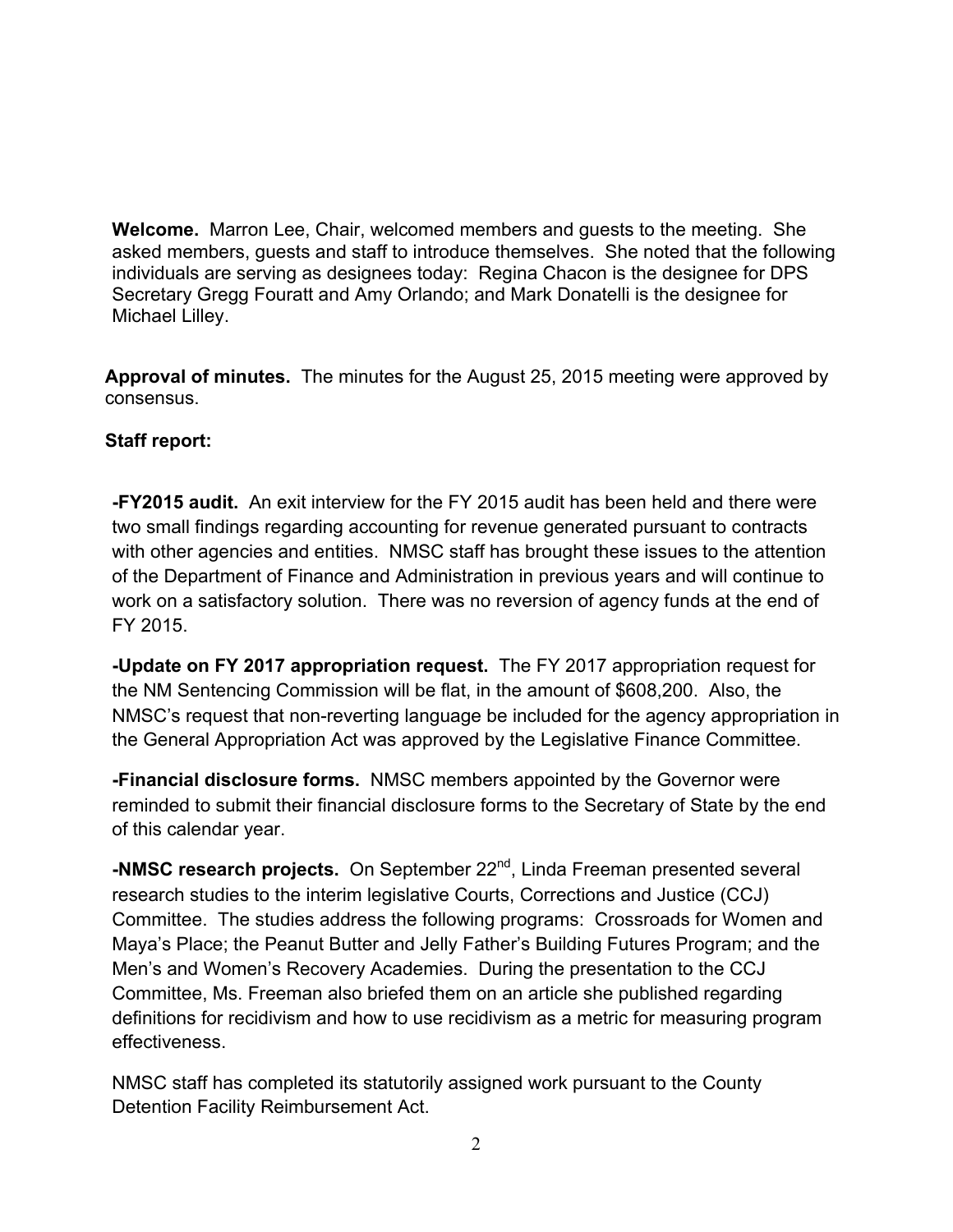Work continues on the study concerning adverse childhood experiences and the relationship between those experiences and contacts with the juvenile justice system. The goal is to complete this study in January 2016.

Finally, NMSC staff met recently with managers for the NM Association of Counties and work will begin shortly on a third report regarding length of stay in county detention facilities.

**Discussion of criminal and juvenile justice bills likely to be introduced during the 2016 legislative session.** Commission members reviewed and discussed the following measures:

-a proposed constitutional amendment to reform bail processes in New Mexico;

-a request for an additional district judge in the  $5<sup>th</sup>$  Judicial District:

-a proposal that would authorize a civil disposition for certain criminal offenses;

-increased sentences for battery on a CYFD worker;

-a proposal to allow for the tolling of time when a juvenile absconds from supervised release and a warrant has been issued;

-increased penalties for child abuse;

-mandatory removal of children from an emergency home placement if all adults in the home do not submit to a criminal background check;

-provision of penalties for the intentional sending of any pictures of intimate body parts to a child;

-provision of authority to local governments to enact a curfew ordinance;

-provision of individual counts for each separate instance of sexual exploitation of children;

-a measure to expressly authorize pension forfeiture when government officials commit fraud; and

-a proposal to bring New Mexico law into alignment with federal law regarding Medicaid fraud.

The NM Association of Counties will continue to work on restoration of funding for the County Detention Facility Reimbursement Act. The amount of money previously allocated to that purpose has been reduced by nearly half.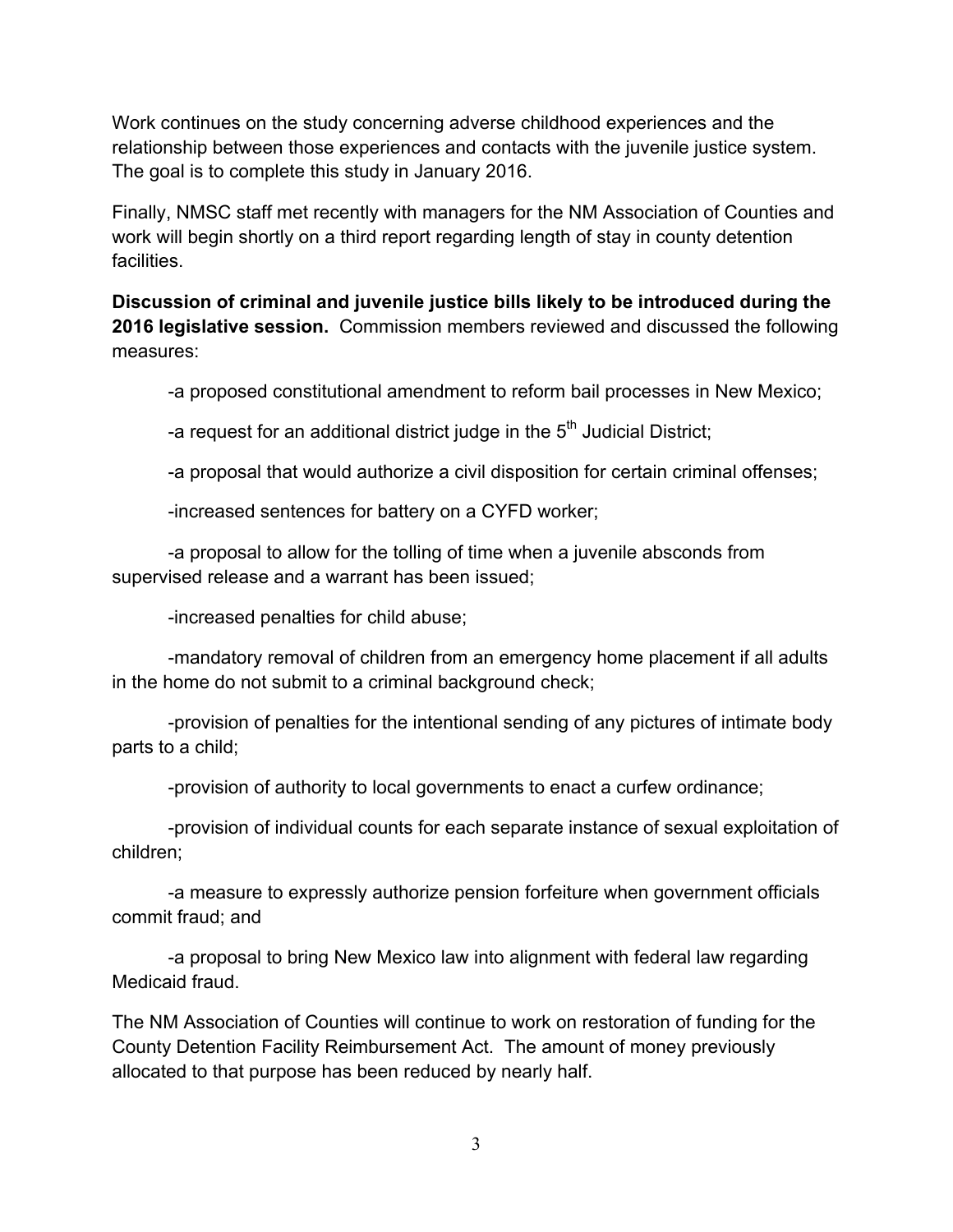The NM Corrections Department will focus its efforts on improving compensation for staff and addressing large vacancy rates for correctional officers and field staff. Also, the NMCD continues to work on a plan to remove female inmates from the Women's Correctional facility in Grants, NM.

Finally, NMSC staff is working on a simulation model to determine the impact of proposed "3-strikes" bills on the NM Corrections Department. Rep. Bill Rehm and Rep. Paul Pacheco have both asked for such an analysis.

**Report from the Legislative Committee**. Tony Ortiz briefed the Commission members on behalf of Martin Suazo, Legilsative Committee Chair. The NMSC's Legislative Committee will hold three meetings during the 2016 legislative session: January  $26^{th}$ , Febvruary  $2^{nd}$  and February  $9^{th}$ . All meetings will begin at 10.00 a.m. and will be held in the conference room for the Administrative Office of the Courts, in Santa Fe. The roster for the Legislative Committee includes the following members or their designees: Martin Suazo, Chair; Marron Lee, NMSC Chair; Jorge Alvarado; Secretary Monique Jacobson; Secretary Greg Fouratt; Secretary Gregg Marcantel; Bob Cleavall; AG Hector Balderas; Amy Orlando; Dave Sidhu; Clint Wellborn; Arthur Pepin; Judge Michael Vigil; Frank Zubia and Jim White. During Legislative Committee meetings, staff will summarize justice-related bills and the members will review and discuss the bills. Comments, relevant research and data points will then be published in the NMSC Bill Tracker and the bill tracker will be distributed to policy makers during the session.

**Report from the Justice Information Sharing Council.** Regina Chacon, JISC Chair, briefed the Commission members. During the upcoming legislative session, there will be an effort to acquire funding so that the Department of Public Safety (DPS) can prepare criminal history reports for the use of the Judiciary. DPS has included needed funding for this task in its FY 2017 appropriation request. Information in the criminal history reports would be provided to judges for bond determinations and sentencing decisions. The Consolidated Offender Query will be one of the data bases used to prepare the criminal history reports. It was also noted that the timely provision of comprehensive criminal history reports to the Judiciary will be an integral element of the proposed constitutional amendment regarding bail reform.

The JISC continues to work on improving the provision of criminal case dispositions top the Department of Public Safety. Other states face the same challenges as New Mexico with regard to reporting of criminal case dispositions and they report to the federal government at or near the same rate as New Mexico. New Mexico is now positioned to apply for federal NICS Act Record Improvement Program (NARIP) Awards and will do so in the future. Finally, Regina Chacon reported that information technology staff at DPS are analyzing methods to best use criminal case disposition information provided to DPS by the Administrative Office of the District Attorneys,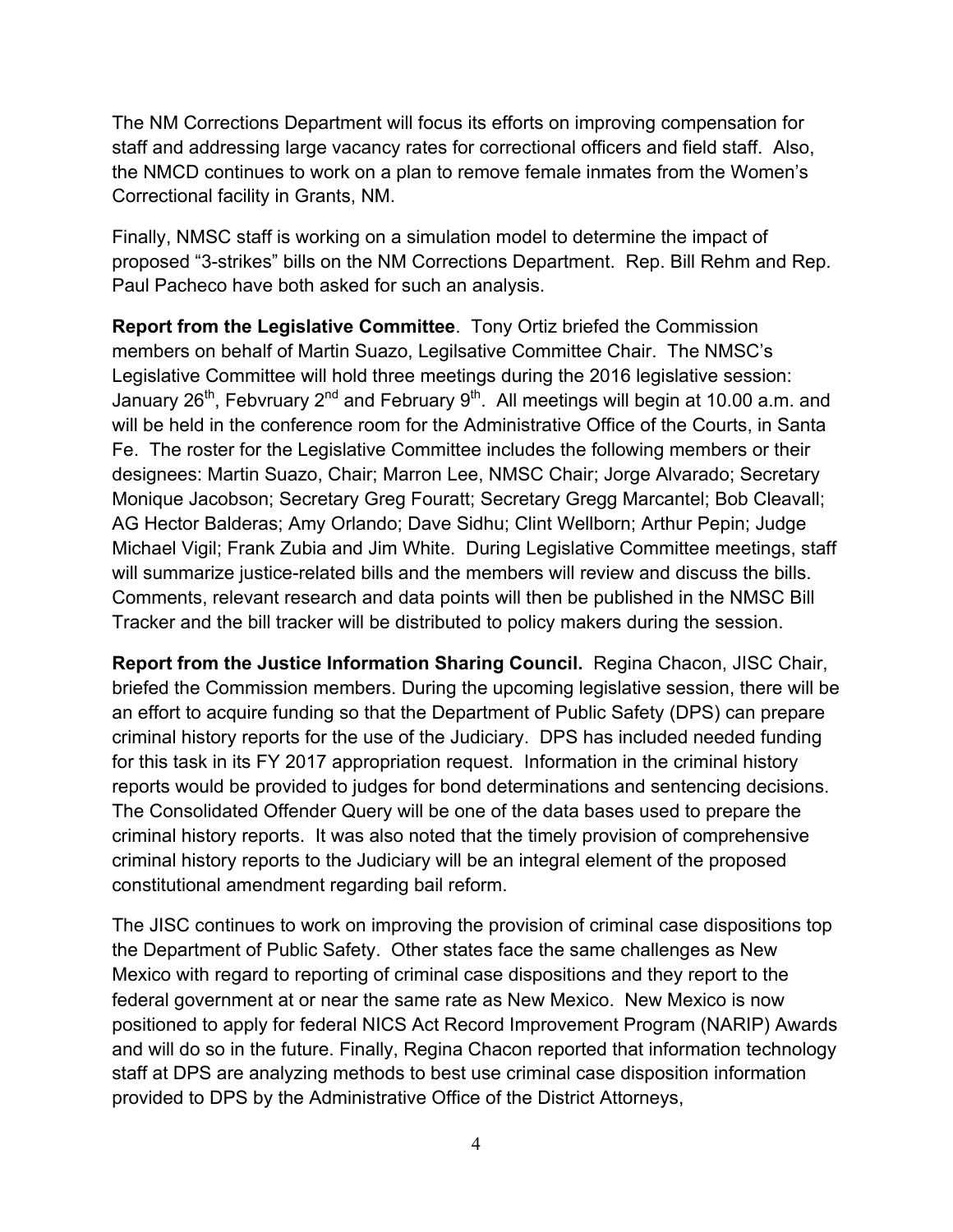**Report from the Juvenile Committee.** Bob Cleavall, Juvenile Committee Chair, briefed the Commission members. He summarized a briefing that the Juvenile Committee received from CYFD Secretary Monique Jacobson, regarding the temporarily suspension of sports programs at the Youth Diagnostic and Detention Center (YDDC) due to an escape by two YDDC residents during transport to an off-site sporting event. CYFD has reviewed and revised policies regarding sports programs at YDDC and the basketball and wrestling teams have resumed competition. Currently, all basketball games and wrestling matches are held at YDDC. Next year, the department will assess the possibility of travel to off-site games and matches. Girls will have an opportunity to participate in the sports programs and the department is also looking into the creation of a debate team. Chairman Cleavall also reported that CYFD is currently working on a county-by-county assessment of available services, including the accessibility of existing services.

San Juan county was the first county selected to go through a JDAI system assessment. Data and information gleaned from interviews conducted during the assessment were published and the findings included the following: there is an immediate need for a Data Committee to measure outcomes in the San Juan county juvenile justice system; it is apparent that Native American youth are over-represented in the San Juan county juvenile justice system; there must be ongoing efforts to engage with the Navajo Nation on juvenile justice issues and procedures in San Juan county; and there is a need to educate judges and other criminal justice partners in San Juan county on the use of risk assessment instruments when youth are detained by law enforcement.

Finally, Chairman Cleavall reported that the Juvenile Committee discussed juvenile justice-related legislation likely to be introduced during the upcoming session, including: increased sentences for battery on a CYFD worker; allowing for the tolling of time when a juvenile absconds from supervised release and a warrant has been issued; increased penalties for child abuse; mandatory removal of children from an emergency home placement if all adults in the home do not submit to a criminal background check; provision of penalties for the intentional sending of any pictures of intimate body parts to a child; provision of individual counts for each separate instance of sexual exploitation of children; and provision of authority to local governments to enact a curfew ordinance.

**Report from the Sex Offender Management Board.** Tony Ortiz, Acting Chair for the SOMB, briefed the Commission members.

NMSC staff visited the Otero County Prison Facility (OCPF) on October 30, 2015. NMSC staff, along with members and staff for the interim legislative Courts, Corrections and Justice Committee, toured the prison facility on that date. The OCPF has an operational capacity for 1,420 inmates and it is a maximum security level facility. There